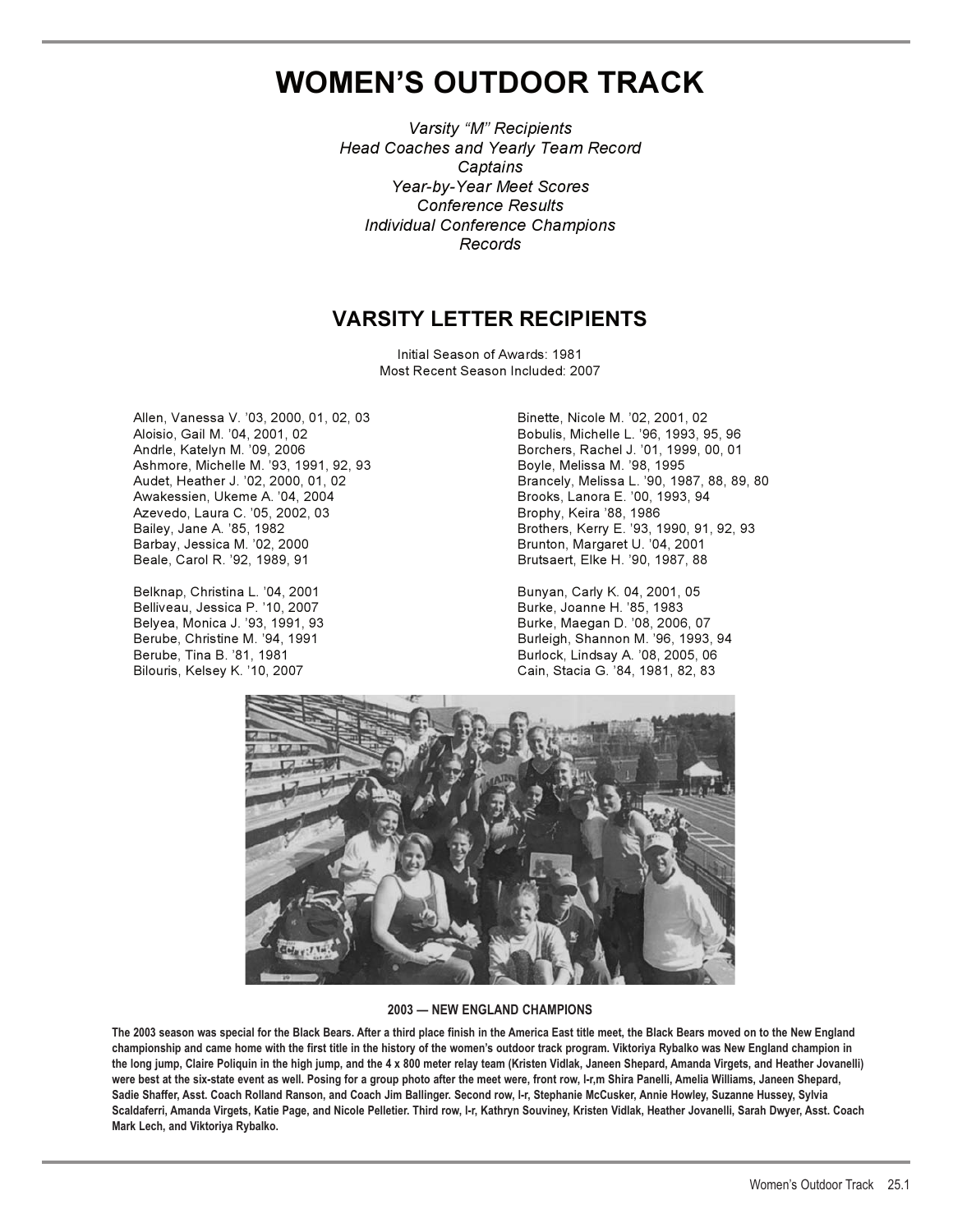Camire, Allyson M. '91, 1988, 89 Howley, Charlotte A. '04, 2004 Carreiro, Cynthia L. '90, 1988 Hulse, Julie A. '86, 1983 Cevoli, Christen E. '07, 2004 **Hyde, Jessica '02, 1988** Childers, Susan E. '84, 1981 **Isak, Barbara '90, 1988** Choroszy, Teig A. '07, 2005 Jackson, Debra A. '89, 1987 Clark, Priscilla L. '92, 1989 Jackson, Sheryl A. '85, 1983 Clemente, Lisa M. '86, 1983, 84, 86 Jacobs, Jennifer D. '95, 1993, 94 Compton, Karen L. '96, 1994 Jenkins, Kari L. '04, 2001, 02, 03 Cook, Marsha J. '82, 1981 Jette, Stephanie '09, 2007 Cormier, Rachelle M. '96, 1993 Johnson, Abbie L. '88, 1986 Cox, Deborah S. '91, 1989, 90, 91 Kalkofen, Karin J. '91, 1990, 91 Coyne, LindsEy B . '09, 2006 Killion, Heather A. '91, 1988, 89, 90, 91 Cuddy, Linda V. '85, 1984 King, Wendy A. '94, 1991 Cunningham, Jennifer R. '85, 1982 Knight, Kimberly L. '89, 1983 Dall, Allison S. '96, 1994, 95, 96 Laber, Renee S. '90, 1988 Dawe, Helen E. '87, 1984, 85, 86, 87 Letton A. '88, 1984 Deforte, Brooke A. '02, 1999, 00, 01, 02 Laperle, Sarah H. '03, 2001, 02 d'Entremont, Katie M. '00, 1997, 98, 99, 00 Laverdiere, Katherine A. '05, 2002 Deshong, Gabrielle '99, 1997 Lawler, Erin E. '08, 2006 Donnelly, Katie F. '09, 2007 Lecot, Sophie N. '99, 1996 Donovan, Danielle K. '01, 1999, 00, 01, 02 Ledue, Chelsey M. '07, 2005 Doucette, Kimberly A. '95, 1991, 93, 94 Lemieux, Carla L. '92, 1990 Dowding, Tanya J. '00, 1997, 98, 99, 00 Letourneau, Vanessa L. '10, 2007 Drottar, Christine E. '90, 1987 Lewis, Ruth C. '86, 1983, 84, 86 Edgecomb, Kristina L. '94, 1991, 93 Love, Anne E. '02, 2002 Elias, Susan P. '84, 1982 Lowell, Allyson B. '93, 1992, 93 Emerson, Linda E. '84, 1982 Lucien, Rebecca J. '89, 1986, 87 England, Margaret A. '84, 1982, 83, 84, 85 Lukacs, Barbara A. '84, 1981, 82, 83, 84 Fair, Elisabeth K. '04, 2002 Lynn, Erin K. '06, 2003 Feeney, Molly B. 08, 2005 Madigan, Maureen E. '93, 1990 Field, Wendy S. '93, 1990 Magoon, Keri L. '03, 1999 Fitton, Stephanie J. '07, 2004 **Maki, Margaret E. '98, 1994** Maki, Margaret E. '98, 1994 Forrestal, Valerie L. '00, 1998 Mathieu, Heidi J. '85, 1982 Francis, Courtney E. '08, 2005, 06, 07 Mathieu, Michelle R. '90, 1988, 89 Gonzalez, Katrina M. '08, 2005 Maurer, Jaclyn '00, 1997, 99, 00 Goode, Michelle D. '00, 1997 Mayer, Carolyn J. '92, 1992 Gradie, Jaime L. '00, 1997 McCleish, Karsen F. '93, 1993 Gross, Nerissa J. '09, 2006 McCosh, Kathryn A. '88, 1986 Hall, Amy M. '99, 1997 McDonagh, Mary J. '05, 2005, 06 Harrie, Charla A. '95, 1992 McLaughlin, Michelle M. '03, 2000 Hatch, Erin E. '06, 2004, 05, 06, 07 McLaughlin, Sonja D. '86, 1983 Hedlund, Ellen '03, 2001, 02 Meehan, Mary E. '89, 1989 Heslam, Bethany A. '86, 1983, 84, 85, 86 Meserve, Tina W. '89, 1988, 89 Hickok, Elonnai N. '10, 2007 Michalak, Clarissa E. '07, 2005, 06, 07 Hindley, Jill E. '94, 1992, 93 Michaud, Kendra J. '96, 1993 Hoefler, Deborah A. '86, 1984 Mollison, Connie A. '88, 1986, 87, 88 Holmes, Elizabeth M. '02, 1999, 00, 01 Moores, Libbey L. '99, 1997, 98 Homer, Samantha D. '09, 2006 Motil, Nicole M. '99, 1996, 97, 99, 00 Hoxie, Lisa M. '89, 1986 Muller, Margaret D. '03, 2000, 01 Howatt, Allyson B. '10, 2007 Newman, Dawn E. '86, 1981

Hudec, Jessica L. '05, 2003, 05, 06 Hussey, Suzanne M. '02, 2000, 01, 02, 03 Coulter, Sara M. '99, 1993 Jovanelli, Heather L. '06, 2003, 04, 05, 06 Lewis, Theresa L. '88, 1984, 85, 86, 87 Dwyer, Sarah E. '04, 2003 Limoges, Maegan H. '00, 1996, 97, 98, 99 Goss, Dawn M. '94, 1993 McCaslin, Rachel M. '07, 2004, 05, 06, 07 Groder, Heather L. '08, 2005 **McCormick, Patricia M. '96, 1995, 96, 98** Guptill, Robin M. '95, 1993, 94 McCusker, Stephanie L. '06, 2003, 04, 05, 06 Hamlin, Michelle L. '93, 1991, 93 McGarrigle, Elizabeth A. '87, 1984, 86, 87 Hannan, Lori M. '00, 1998, 00, 01 McGowan, Vanessa '00, 1997, 98, 99, 01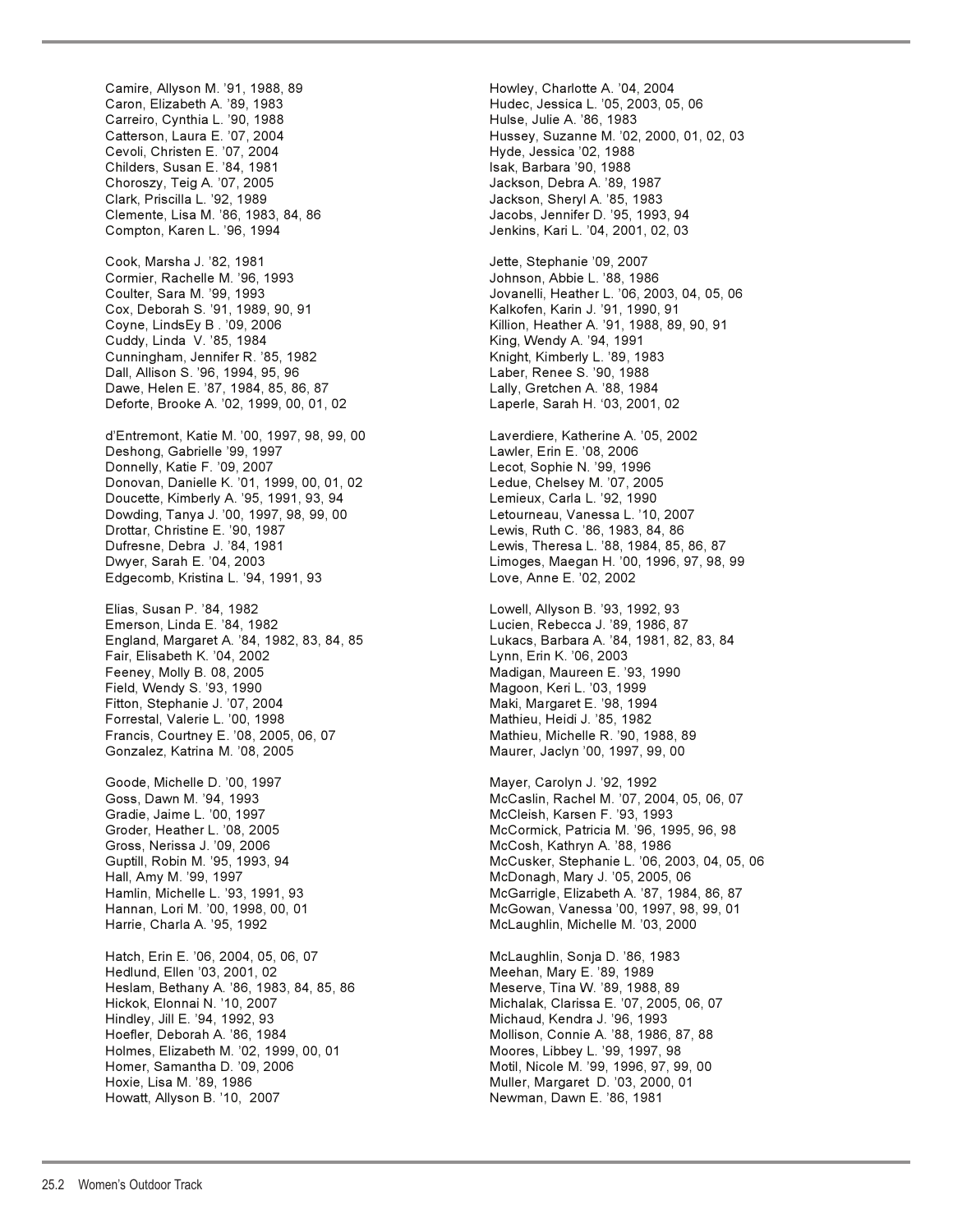Ocana, Maria C. '88, 1988 Short, Staci L. '04, 2002, 03, 04 Page, Katherine L. '04, 2001, 02, 03, 04 Skillings, Julia L. '97, 1995 Panelli, Shira S. '06, 2003, 04, 06 Smith, Karen L. '86, 1983 Parker, Darcey K. '97, 1994 **Smith, Tracey L. '90, 1990** Peddle, Kristen M. '02, 1999, 00 Stevens, Nicol L. '00, 1997, 98

Pelletier, Hana J. '07, 2004, 05, 06, 07 Stinson, Tamara L. '92, 1992 Pelletier, Nicole M. '03, 2000, 01, 02, 03 Szewc, Miranda L. '05, 2003, 04 Pennell, Lori J. '97, 1994, 95, 96 Taylor, Bethany A. '99, 1997, 98<br>Perkins, Tamara L. '85, 1982 Thibeault, Chelsea A. '08, 2005, Perry, Tess E. '10, 2007 Thomas, Allyson J. '08, 2005, 06, 07 Peters, Beth A. '97, 1994, 95, 96, 97 Pfander, Karin A. '90, 1986, 87, 88, 89 Tolton, Vicki M. '09, 2007 Pierce, Kimberly L. '93, 1989, 92, The Contract Condeau, Leah M. '05, 2004 Pola, Heather M. '96, 1994, 95, 96 The Collection of Towns, Nancy M. '01, 1998 Poliquin, Claire N. '04, 2001, 02, 03, 04 Tracy, Kathryn E. '88, 1985, 86

Pomerleau, Cynthia L. '97, 1994 Trembley, Angela E. '95, 1994 Poulin, Jennie L. '96, 1993, 94, 95 Puiia, Jennifer L. '04, 2001, 02, 03 Vidlak, Kristen O. '05, 2003, 04, 06 Riley, Johanna L. '98, 1995, 96, 97, 99 Ringo, Kate '95, 1992, 93, 94 Walls, Leslie I. '89, 1986 Rubin, Kayla M. '07, 2006, 07 Whitney, Tina M. '90, 1987

Salsbury, Karen M. '91, 1988 Williams, Amelia W. '05, 2002, 03, 04 Sargent-Michaud, Jessica M. '00, 1998, 99, 00 Williams, Edette L. '89, 1986, 87, 88, 89 Segar, Theda L. '88, 1986 Wylie, Anna N. '06, 2004 Shaffer, Sadie A. '02, 1999, 00, 01, 03 Zavaduk, Heather '09, 2006

Norman, Deborahann V. '93, 1992 Sheehan, Brenda L. '92, 1988, 89, 90, 91 Shepard, Janeen R. '04, 2002, 03, 05 Simard, Tanya A. '10, 2007 Parsons, Sarah J. '07, 2007 Souviney, Kathryn I. '05, 2003, 04, 05, 06 Stelmok, Kristin M. '99, 1996, 97

Thibeault, Chelsea A. '08, 2005, 06

Prest, Roseanne M. '85, 1983, 85 Vandenberg, Margaret M. '00, 1997, 98, 99, 00 Pulcifur, Angela M. '04, 2001, 02 Virgets, Amanda M. '06, 2003, 04, 05, 06 Wells, Marcia L. '97, 1994, 95, 96, 97 Rybalko, Viktoriya '03, 2000, 02, 03 Wiechman, Micralyn D. '08, 2005, 06, 07

Williams, Julie M. '02, 2000, 01, 02, 03



#### **2007 BLACK BEARS**

The women's track program was alive and well in 2007 as evidenced by this large number of team members. The roster included several talented competitors, **including members of the University record 4 x 800 Meter Relay team (Jessica Belliveau, Stephanie Jette, Vanessa Letourneau, and Hana Pelletier) and the UM record 4 x 200 meter relay team (Allyson Howatt, Tess Perry, Kelsey Bilouris, and Vicki Tolton). Clarissa Michalak, for the second year in a row, was America East champion in the hammer throw. Front row, l-r, Nerissa Gross, Erin Lawler, Brenna Walsh, Jessica Belliveau, Stephanie Jette, Tri-Capt. Hana Pelletier, Shelby Howe, Laura Brustolon, and Jolene Belanger. Second row, l-r, Asst. Coach Rollie Ranson, Monica Gambilado, Kate Durost, Katie Donnelly, Tri.-Capt. Rachel McCaslin, Allyson Thomas, Allyson Howatt, Elonnai Hickok, Vanessa Letourneau, Andrea Bisacre, Rebecca Furey, and Jennifer Pierpont. Back row, l-r, Asst. Coach Jim Ballinger, Eva Bradford, Courtney Francis, Tanya Simard, Tess Perry, Vicki Tolton, Kelsey Bilouris, Kayla Rubin, Maegan Burke, Tri-Capt. Erin Hatch, Sarah Parsons, Sarah Hodgins, Clarissa Michalak, Micralyn Wiechman, Asst. Coach Gerehard Skall, and Coach Mark Lech.**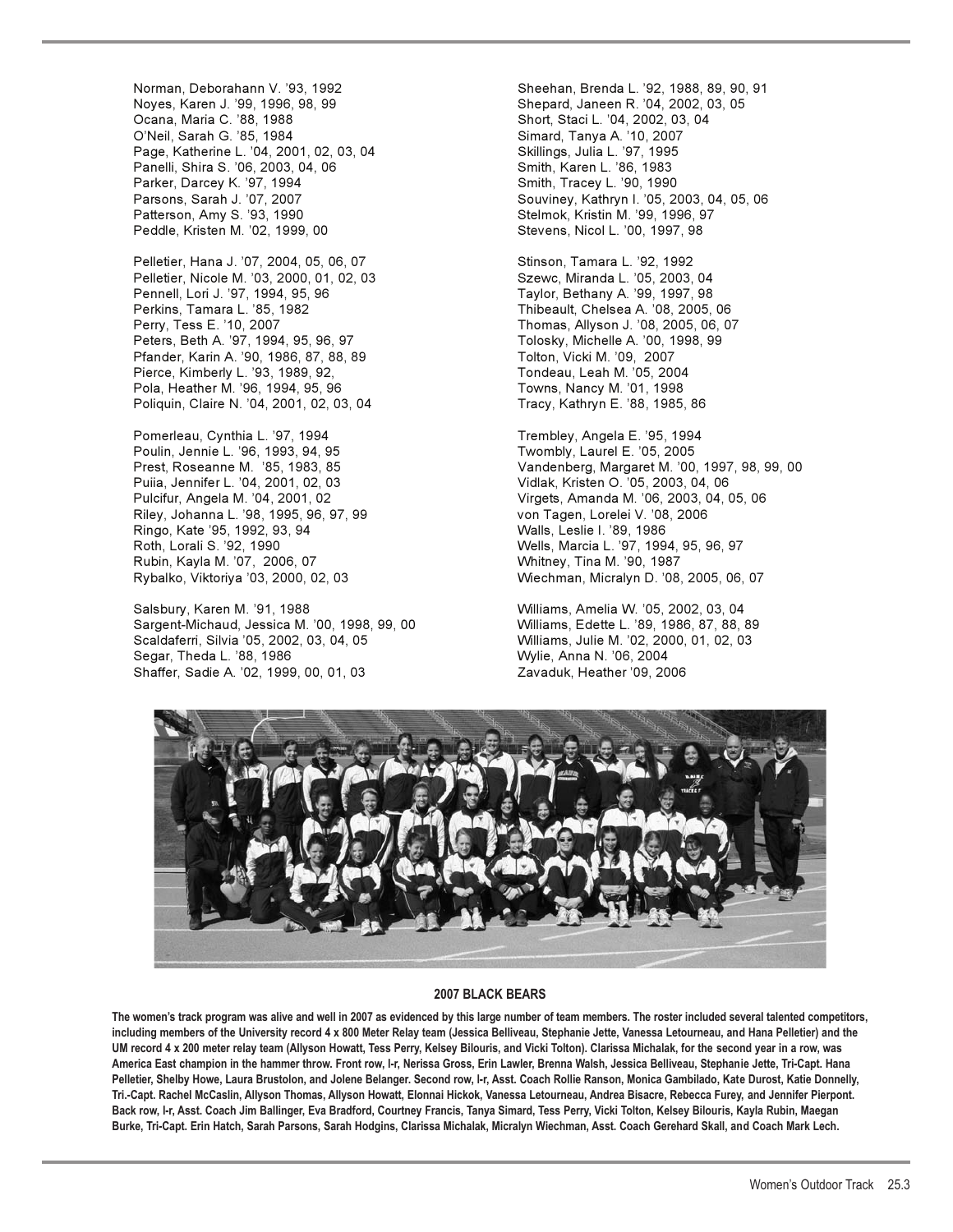## **HEAD COACHES AND YEARLY TEAM RECORD**

(Win-loss records confined to results of meets with five or less teams competing.)

|      | Coach              | W                       | L              | Pct.  |
|------|--------------------|-------------------------|----------------|-------|
| 1981 | James O. Ballinger | 0                       | 3              | .000  |
| 1982 | James O. Ballinger | 0                       | 3              | .000  |
| 1983 | James O. Ballinger | 4                       | 0              | 1.000 |
| 1984 | James O. Ballinger | $\overline{c}$          | 2              | .500  |
| 1985 | James O. Ballinger | $\mathbf 0$             | 0              | .000  |
| 1986 | James O. Ballinger | $\overline{c}$          | 1              | .667  |
| 1987 | James O. Ballinger | 1                       | $\overline{2}$ | .333  |
| 1988 | James O. Ballinger | 1                       | 0              | 1.000 |
| 1989 | James O. Ballinger | 0                       | 4              | .000  |
| 1990 | James O. Ballinger | 0                       | 1              | .000  |
| 1991 | James O. Ballinger | 0                       | 3              | .000  |
| 1992 | James O. Ballinger | 0                       | 0              | .000  |
| 1993 | James O. Ballinger | 1                       | 4              | .200  |
| 1994 | James O. Ballinger | 0                       | 6              | .000  |
| 1995 | James O. Ballinger | 1                       | 6              | .167  |
| 1996 | James O. Ballinger | $\overline{\mathbf{c}}$ | 6              | .250  |
| 1997 | James O. Ballinger | 6                       | 1              | .857  |
| 1998 | James O. Ballinger | 3                       | 1              | .750  |
| 1999 | James O. Ballinger | 4                       | 6              | .400  |
| 2000 | James O. Ballinger | 6                       | 5              | .545  |
| 2001 | James O. Ballinger | 8                       | 6              | .571  |
| 2002 | James O. Ballinger | 3                       | $\overline{7}$ | .300  |
| 2003 | James O. Ballinger | $\overline{c}$          | 2              | .500  |
| 2004 | James O. Ballinger | 0                       | 5              | .000  |
| 2005 | James O. Ballinger | 3                       | 2              | .600  |
| 2006 | James O. Ballinger | 4                       | 1              | .800  |
| 2007 | Mark H. Lech       | 3                       | 1              | .750  |
|      |                    |                         |                |       |

### **CAPTAINS (Since 1983)**

Audet, Heather J. (2002) Heslam, Bethany A. (1986) Pfander, Karin A. (1989) Belyea, Monica J. (1993) Hindley, Jill E. (1993) Pierce, Kimberly L. (1992) Brancely, Melissa L. (1990) Jovanelli, Heather L. (2004) Puiia, Jennifer L. (2003) Brothers, Kerry E. (1992) Killion, Heather A. (1991) Riley, Johanna L. (1998) Cain, Stacia G. (1982) Lewis, Ruth C. (1986) Scaldaferri, Silvia (2005) Dall, Allison S. (1996) Lewis, Theresa L. (1987) Sheehan, Brenda L. (1991) Deforte, Brooke A. (2001, 02) Lukacs, Barbara A. (1983) Smith, Tracey L. (1991) d'Entremont, Katie M. (1999, 00) McCaslin, Rachel M. (2007) Souviney, Kathryn I. (2005, 06) Doucette, Kimberly A. (1994, 95) Mollison, Connie A. (1988) Trembley, Angela E. (1995) Hannan, Lori M. (2001) Page, Katherine L. (2003, 04) Wells, Marcia L. (1996, 97)

Limoges, Maegan H. (1998, 99) Short, Stacia L. (2004) Peters, Beth A. (1997)

Bunyon, Carly K. (2006) Laperle, Sarah H. (2002) Sargent-Michaud, Jessica M. (2001) England, Margaret A. (1984, 85) Motil, Nicole M. (1999, 00) Vandenberg, Margaret M. (1999, 00) Williams, Edette L. (1988, 89)

 **56 78 .418**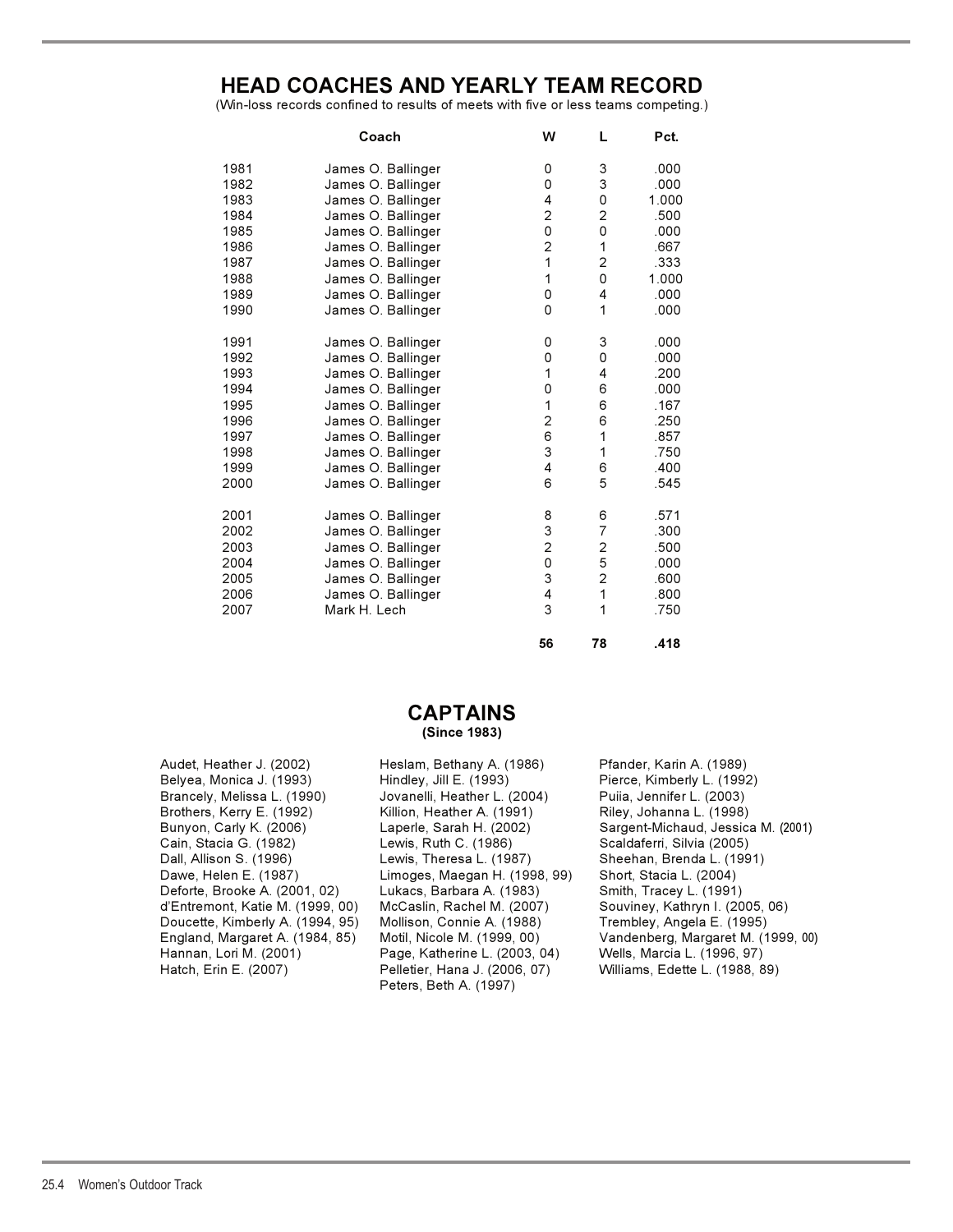## **YEAR-BY-YEAR MEET SCORES**

*Excluded are conference meets, non-scoring meets, and meets in which less than a full team was entered. Win-loss records based on meets with five or less teams competing.*

|    | 1981 (0-3)                  |      |     | 1993 (1-4)                  |            |     | $2000(6-5)$                                      |       |
|----|-----------------------------|------|-----|-----------------------------|------------|-----|--------------------------------------------------|-------|
| 37 | New Hampshire               | 108  | 24  | Navy                        | 123        | 125 | Delaware                                         | 79    |
| 37 | Bowdoin                     | 57.5 | 24  | Colgate                     | 44         | 125 | Colgate                                          | 67    |
| 37 | Colby                       | 43.5 | 24  | Columbia                    | 7          | 125 | Ohio U.                                          | 190.5 |
|    |                             |      | 35  | Vermont                     | 104        | 125 | Navy                                             | 206.5 |
|    | 1982 (0-3)                  |      | 35  | New Hampshire               | 39         | 29  | Dartmouth                                        | 57    |
| 26 | Colby                       | 96   |     | Bowdoin Relays:             |            | 29  | Vermont                                          | 68    |
| 26 | New Hampshire               | 82   |     | MAINE $4^{TH}$ (of 7 teams) |            | 29  | New Hampshire                                    | 28    |
| 26 | Bowdoin                     | 35   |     |                             |            | 29  | Massachusetts                                    | 16    |
|    |                             |      |     | 1994 (0-6)                  |            | 112 | New Hampshire                                    | 88    |
|    | 1983 (4-0)                  |      | 14  | Colgate                     | 16         |     | 121.5 Vermont                                    | 194   |
|    |                             |      |     |                             |            |     | 121.5 Holy Cross                                 | 65.5  |
|    | 151.5 Colby                 | 130  | 14  | Mt. St. Mary's              | 30         |     |                                                  |       |
|    | 151.5 Dartmouth             | 126  | 14  | Navy                        | 124        |     |                                                  |       |
|    | 151.5 Bowdoin               | 59.5 | 36  | New Hampshire               | 50.5       |     | 2001 (2-4)                                       |       |
|    | 151.5 Bates                 | 13   | 36  | Vermont                     | 103.5      | 92  | Ohio U.                                          | 209   |
|    |                             |      | 45  | <b>Boston College</b>       | 87         | 92  | Navy                                             | 179   |
|    | 1984 (2-2)                  |      |     |                             |            | 92  | Colgate                                          | 61    |
| 77 | Dartmouth                   | 199  |     | 1995 (1-6)                  |            | 92  | Delaware                                         | 46    |
| 77 | Colby                       | 151  | 32  | Navy                        | 121        |     | 133.5 Vermont                                    | 178   |
| 77 | Tufts                       | 53   | 74  | Mt. St. Mary's              | 63         |     | 133.5 Holy Cross                                 | 76.5  |
| 77 | Bowdoin                     | 52   | 18  | Massachusetts               | 122        | 78  | New Hampshire                                    | 101   |
|    |                             |      | 18  | Vermont                     | 74         |     | So. Connecticut Invt.:                           |       |
|    | 1985 (0-0)                  |      | 18  | Springfield                 | 54         |     | MAINE $3^{RD}$ (of 8 teams)                      |       |
|    | No Meets                    |      | 41  | New Hampshire               | 58         |     |                                                  |       |
|    |                             |      | 41  | Vermont                     | 81         |     | 2002 (3-7)                                       |       |
|    | 1986 (2-1)                  |      |     |                             |            | 119 | Rutgers                                          | 154   |
| 49 | Dartmouth                   | 71   |     | 1996 (2-6)                  |            | 119 | Medgar Evans                                     | 55    |
| 49 | Vermont                     | 34   | 59  | Navy                        | 230        | 119 | Adelphi                                          | 37    |
| 49 | New Hampshire               | 24   | 59  | Colgate                     | 15         | 132 | New Hampshire                                    | 216   |
|    |                             |      | 35  | Hartford                    | $\sqrt{2}$ | 132 | Vermont                                          | 196   |
|    | 1987 (1-2)                  |      | 35  | Springfield                 | 39         | 132 | Quinnipiac                                       | 20    |
|    | 24.5 Vermont                | 69.5 | 35  | Vermont                     | 88         | 88  | New Hampshire                                    | 94    |
|    | 24.5 Dartmouth              | 68.5 | 35  | Massachusetts               | 105        |     | 82.5 Harvard                                     | 180.5 |
|    | 24.5 New Hampshire          | 22.5 | 47  | New Hampshire               | 60         |     | 82.5 New Hampshire                               | 167   |
|    |                             |      | 47  | Vermont                     | 74         |     | 82.5 Massachusetts                               | 160   |
|    | 1988 (1-0)                  |      |     |                             |            |     |                                                  |       |
| 91 | Bowdoin                     | 40   |     | 1997 (6-1)                  |            |     | 2003 (2-2)                                       |       |
|    | Fitchburg Invitational:     |      | 162 | Navy                        | 230        | 92  | New Hampshire                                    | 82    |
|    | MAINE $3^{RD}$ (of 6 teams) |      | 162 | Colgate                     | 111        | 162 | Delaware                                         | 120   |
|    |                             |      | 162 | Columbia                    | 73         | 162 | Ohio U.                                          | 188   |
|    | 1989 (0-4)                  |      | 98  |                             | 44         | 162 |                                                  |       |
|    |                             |      |     | Fairleigh-Dickinson         |            |     | Navy                                             | 193   |
| 20 | New Hampshire               | 34   | 98  | Temple                      | 25         |     | UNH Invitational:<br>MAINE $3^{RD}$ (of 7 teams) |       |
| 20 | Vermont                     | 51.5 |     | 66.5 New Hampshire          | 60.5       |     |                                                  |       |
| 20 | Dartmouth                   | 80   |     | 66.5 Vermont                | 54         |     |                                                  |       |
| 20 | Harvard                     | 81.5 |     |                             |            |     | 2004 (0-5)                                       |       |
|    | Fitchburg Invitational:     |      |     | 1998 (3-1)                  |            | 87  | New Hampshire                                    | 100   |
|    | MAINE $3^{RD}$ (of 7 teams) |      | 45  | Rutgers                     | 86         | 36  | New Hampshire                                    | 175.7 |
|    |                             |      | 81  | Princeton                   | 42         | 36  | Massachusetts                                    | 165   |
|    | 1990 (0-1)                  |      | 78  | Fairleigh-Dickinson         | 53         | 36  | <b>Boston College</b>                            | 156.3 |
| 56 | Navy                        | 92   | 110 | Monmouth                    | 12         | 36  | Harvard                                          | 141   |
|    | Fitchburg Invitational:     |      |     |                             |            |     | Navy Invitational:                               |       |
|    | MAINE $2^{ND}$ (of 9 teams) |      |     | 1999 (4-6)                  |            |     | $M$ AINE 3 <sup>RD</sup> (of 6 teams)            |       |
|    |                             |      | 48  | Navy                        | 98         |     | <b>UNH Invitational:</b>                         |       |
|    | 1991 (0-3)                  |      | 48  | Delaware                    | 23         |     | MAINE $5^{TH}$ (of 8 teams)                      |       |
| 59 | Navy                        | 85   | 80  | New Hampshire               | 68         |     | Holy Cross Invitational:                         |       |
| 42 | Vermont                     | 91   | 162 | Vermont                     | 257        |     | MAINE $1St$ (of 6 teams)                         |       |
| 47 | Massachusetts               | 82   | 162 | <b>Holy Cross</b>           | 143        |     |                                                  |       |
|    |                             |      | 162 | Colgate                     | 122        |     |                                                  |       |
|    | 1992 (0-0)                  |      | 12  | New Hampshire               | 28         |     |                                                  |       |
|    | Bowdoin Relays:             |      | 12  | Vermont                     | 41         |     |                                                  |       |
|    | MAINE $5^{TH}$ (of 7 teams) |      | 12  | Massachusetts               | 56         |     |                                                  |       |
|    |                             |      | 12  | Dartmouth                   | 57         |     |                                                  |       |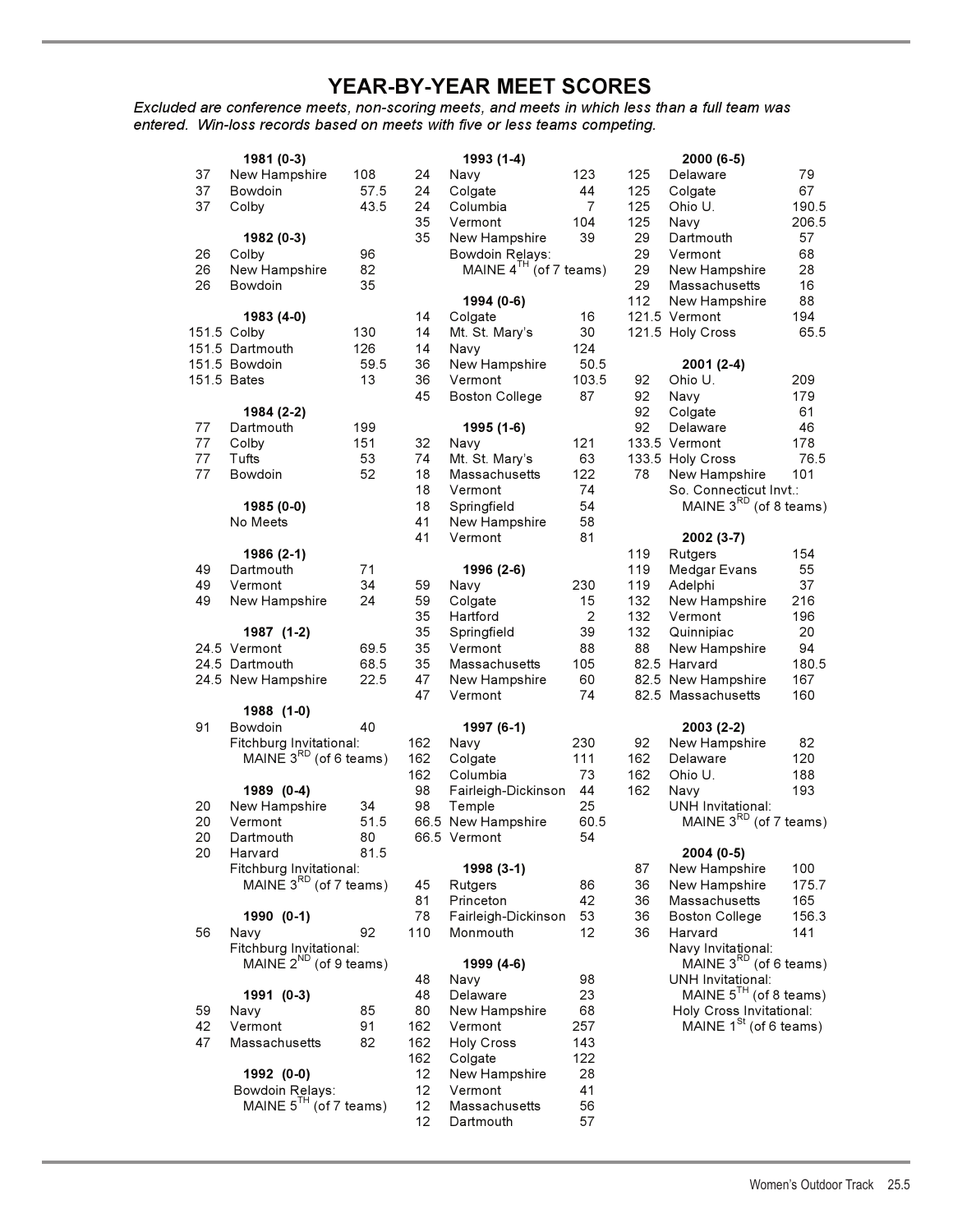| $2005(3-2)$                 |               |     | $2006(4-1)$                 |                   |     |                        | $2007(3-1)$                 |     |  |
|-----------------------------|---------------|-----|-----------------------------|-------------------|-----|------------------------|-----------------------------|-----|--|
| 79                          | Navv          | 155 | 132                         | Navv              | 258 | 102                    | New Hampshire               | 97  |  |
| 79                          | Maryland      | 125 | 132                         | Maryland          | 93  | 171                    | Rhode Island                | 203 |  |
| 79                          | Colgate       | 31  | 132                         | Colgate           | 46  | 171                    | Holy Cross                  | 163 |  |
| 79                          | American U.   | 19  | 132                         | American U.       | 29  | 171                    | Hartford                    | 63  |  |
| 97                          | New Hampshire | 81  | 108                         | New Hampshire     | 80  |                        | UMass Invitational I:       |     |  |
| Holy Cross Invitational:    |               |     |                             | Holy Cross Invt.: |     |                        | MAINE $2^{ND}$ (of 7 teams) |     |  |
| MAINE $1^{ST}$ (of 6 teams) |               |     | MAINE $2^{ND}$ (of 6 teams) |                   |     | UMass Invitational II: |                             |     |  |
|                             |               |     |                             |                   |     |                        | MAINE $4^{TH}$ (of 7 teams) |     |  |

## **AMERICA EAST**

*Formation of the North Athletic Conference, later re-named America East, in the late 1980s offered Maine a new conference championship meet on its annual schedule. Charter members were Boston and Northeastern Universities and the Universities of Maine, New Hampshire, and Vermont. The U. of Delaware became a member in 1992, the U. of Hartford in 1994, and Towson U. in 1996. Drexel U. became a member in 1999, but discontinued its program after one season. The U. of Delaware and Towson U, resigned in 2002.*

*Binghamton, Albany, and Stony Brook Universities became members in 2002. The U. of Maryland at Baltimore County became a member in 2004. Northeastern U. resigned following the 2005 season.*

*Team scores in the annual championship are listed below.*

#### **\*Conference Champion**

|               | 1989           | 1990   | 1991        | 1992     | 1993     | 1994     | 1995  | 1996  | 1997   | 1998 |
|---------------|----------------|--------|-------------|----------|----------|----------|-------|-------|--------|------|
| Boston U.     | 59             | $174*$ | 148         | 121      | 180*     | 102      | 116   | 88    | 101    | 80   |
| Delaware      |                |        |             | 130      | 102      | 93.5     | 82    | 88    | 54     | 46   |
| Drexel        |                |        |             |          |          |          |       |       |        | 10   |
| Hartford      |                |        |             |          |          | 4        | 0     | 0     | 0      | 0    |
| <b>MAINE</b>  | 28             | 68     | 52.5        | 15.5     | 23       | 28       | 25    | 40    | 94     | 81   |
| New Hampshire | 73             | 53     | 47          | 16       | 48       | 41       | 39    | 57    | 73     | 96   |
| Northeastern  | 54             | 170    | 170.5*      | 166.5*   | 123      | $212.5*$ | 206*  | 179*  | $139*$ | 149* |
| Towson        |                |        |             |          |          |          |       | 32    | 26     | 56   |
| Vermont       | $114*$         | 76     | 131         | 138      | 113      | 108      | 110   | 105   | 102    | 133  |
|               |                |        |             |          |          |          |       |       |        |      |
|               | 1999           | 2000   | 2001        | 2002     | 2003     | 2004     | 2005  | 2006  | 2007   |      |
| Albany        |                |        |             | 81.5     | 135      | 172      | 83    | 180*  | $162*$ |      |
| Binghamton    |                |        |             | 114      | 52       | 60.5     | 95.5  | 95    | 101    |      |
| Boston U.     | 148.4          | 107.5  | 90          | 108      | 86       | 80       | 124.5 | 166.5 | 139.5  |      |
| Delaware      | 75             | 91     | 75.5        | -----    |          |          |       |       |        |      |
| Hartford      | $\overline{2}$ | 0      | $\mathbf 0$ | $\Omega$ | $\Omega$ | 18       | 12    | 5.5   | 14     |      |
| <b>MAINE</b>  | 89.5           | 106    | 105         | 130      | 125      | 93       | 76    | 78.5  | 73     |      |
| New Hampshire | 78             | 95     | 130.5       | 132.5    | 96       | 109.5    | 113   | 121.5 | 156    |      |
| Northeastern  | 190*           | 129    | 145         | 139*     | 183.5*   | 193*     | 192*  |       |        |      |
| Stony Brook   |                |        |             | 20       | 51       | 23       | 25    | 17    | 31     |      |
| Towson        | 56.75          | 55     | 71          |          |          |          |       |       |        |      |
| <b>UMBC</b>   |                |        |             |          |          | 38       | 72    | 106   | 70     |      |
| Vermont       | 176.5          | 226.5* | $193*$      | 93       | 114.5    | 66       | 60    | 88    | 110.5  |      |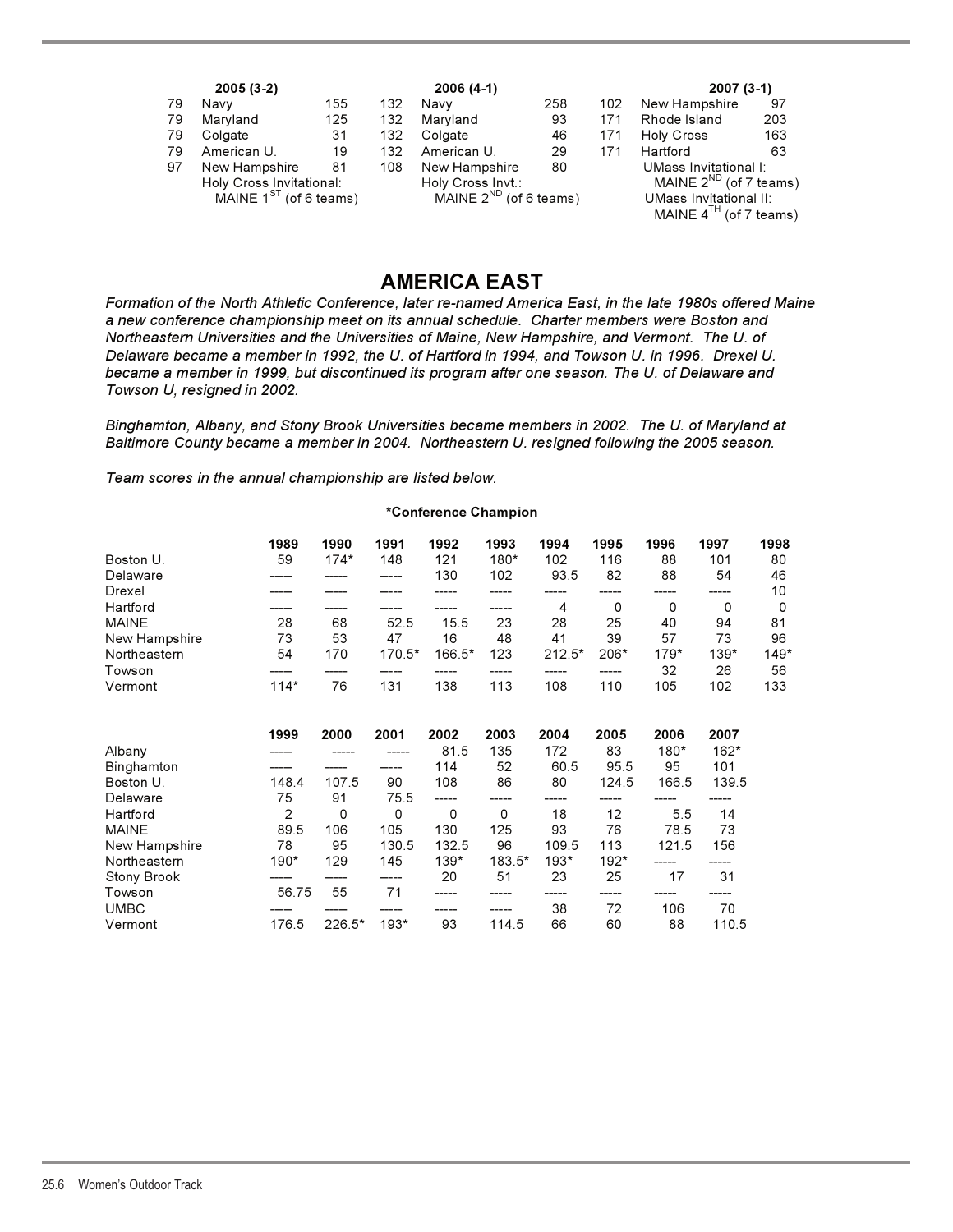#### **INDIVIDUAL CHAMPIONS** *(Meet Records in BOLD and Italics)*

**1990** 

Hammer, Deborah Cox, 113' 4" **2003**

*5,000 Meters, Patricia McCormick, 17:21.7*

*400 Meters, Gabrielle Deshong, 56.66* 4 x 800 Meter Relay, Heather Jovanelli,

400 Meters, Margaret Vandenberg, 57.86 *HJ, Claire Poliquin, 5' 8"* 10,000 Meters, Patricia McCormick, 36:38.84

*LJ, Viktoriya Rybalko, 20' 3"* HJ, Erin Hatch, 5' 2 1/<sub>4"</sub> Shot Put, Katie d'Entremont, 44' 11 %"

4 x 800 Meter Relay, Rachel Borchers, Danielle Donovan, Vanessa McGowan, **2007**  Hammer, Julie Williams, 158' 3"

#### **1989 2002**

*HJ, Melissa Brancely, 5' 6" LJ, Viktoriya Rybalko, 21' 2 -"* TJ, Viktoriya Rybalko, 40'4"

 $L$ J, Viktoriya Rybalko, 20' 10  $\frac{3}{4}$ " *1995* TJ, Viktoriya Rybalko, 40' 11"

#### **2004**

**1997** 800 Meters, Hana Pelletier, 2:10.09 Amanda Virgets, Hana Pelletier, **1998** Kristen Vidlak, 9:08.2

**2005**

**2000** 800 Meters, Hana Pelletier, 2:12.57

 **2006** 

**2001** Hammer, Clarissa Michalak, 50.23 Meters Heptathlon, Amanda Virgets, 4,413 Points

Nicole Pelleter, 9:22.27 Hammer, Clarissa Michalak, 50.22 Meters



#### **DEAN SMITH AWARD WINNERS**

**Maine's track and field program came in for some fine recognition in the spring of 1999 when Black Bear track athletes were recipients of the University's highest honor for student-athletes . . . the Dean Smith Award. Awarded only twice annually, it recognizes the top male and female athletes at the University and is based on both academic and athletic achievement. The awards are underwritten by the "M" Club. Joe Moody (second from left) and Vanessa McGowan were the 1999 recipients. Making the presentations were "M" Club officers Gerry Ellis (left), and Keith Mahaney (right). Ellis, a UM administrator, was one of the top cross country and track athletes at the University in the mid 1960s, while Mahaney was an outstanding basketball player a decade earlier.**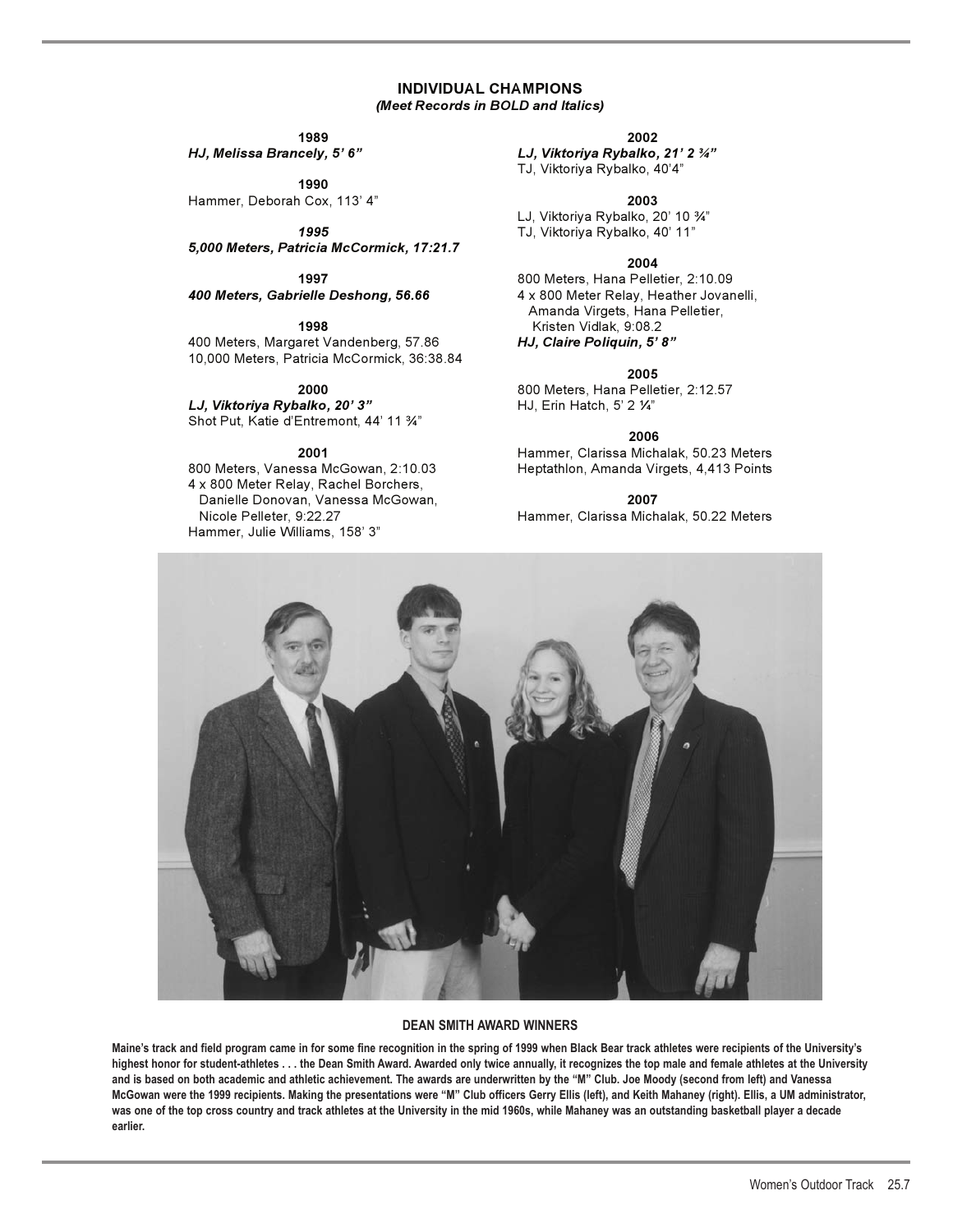## **EASTERN COLLEGE ATHLETIC CONFERENCE**

### **INDIVIDUAL CHAMPIONS**

**2003** 

Long Jump, Viktoriya Rybalko, 21' 10"

## **NEW ENGLAND CHAMPIONSHIPS**

#### **INDIVIDUAL CHAMPIONS**

**1985 2001** 

880 Yard Relay, Theresa Lewis, Kathy Tracy, 1,500 Meters, Vanessa McGowan, 4:32.49 Margaret England, Helen Dawe, 9:24.15 Heptathlon, Bethany Heslam, 4,333 points **2002**

**1987** 

Heptathlon, Elke Brutsaert, 4,117 points **2003** 

 **1988** HJ, Claire Poliquin, 5' 5"

**1989** HJ, Melissa Brancely, 5' 6" **2004** 

5,000 Meters, Amy Patterson, 17:38.52

**1998**  Javelin, Tanya Dowdling, 154' 9"

LJ, Viktoriya Rybalko, 19' 9 -"

LJ, Viktoriya Rybalko, 20' 10 -"

5,000 Meters, Tina Meserve, 17:09.04 4 x 800 Meter Relay, Kristen Vidlak, Janeen Shepard, Amanda Virgets, Heather Jovanelli, 9:13.74

1990 LJ, Stephanie McCusher, 18' 1"<br>2. Heptathlon, Kathryn Souvinev, 4 **1990** Heptathlon, Kathryn Souviney, 4,638 Points



### **1993 BLACK BEARS**

**The 1994 edition of women's outdoor track struggled to come up with victories, but were competitive in all meets. Kim Doucette set a UM record in the 100 meters with a time of 12.2, while Marcia Wells led the team in points scored. Front row, l-r, Coach Jim Ballinger, Robin Guptill, Michelle Bobulis, Rachelle Cormier, Angela Tremblay, Capt. Kim Doucette, Karen Compton, and Kate Ringo. Second row, l-r, Heather Pola, Darcey Parker, Margaret Maki, Marcie Wells, Kristina Edgecomb, Alison Dall, Jenne Poulin, and Beth Peters. Third row, l-r, Kim Hokanson, Michelle Ashmore, Allison Lowell, Jennifer Jacobs, Robin Cipolla, Jackie Feero, and Jennifer Shultz. Back row, l-r, Asst. Coaches Ann Maxim, Larry Ryan, and Rollie Ranson, Shannon Burleigh, Lanora Brooks, and Mary Johnson.**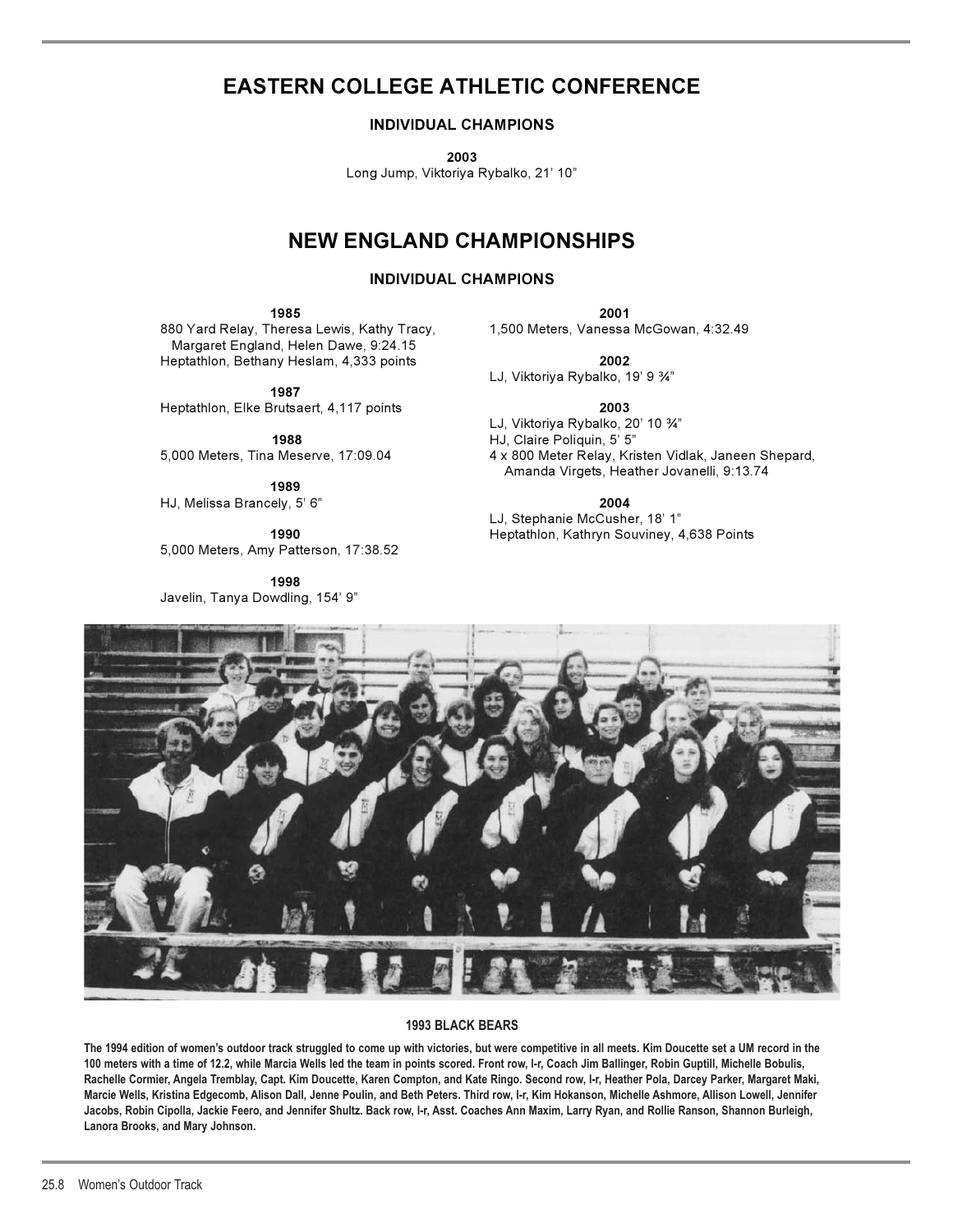## **INDIVIDUAL RECORDS**

**100 Yards Two Mile Relay**  11.5, Patricia Holcomb, 1978 9:24.15, Theresa Lewis, Kathy Tracy,

**220 Yards**  26.5, Patricia Holcomb, 1978 **4 x 100 Meter Relay** 

1:01.7, Stacia Cain, 1980

**Mile 4 x 400 Meter Relay** 

**Two Miles**  11:09.3, Joan Westphal, 1978 **4 x 800 Meter Relay** 

11.81, Viktoriya Rybalko, 2003

**400 Meters Shot Put** 56.66, Gabrielle DeShong, 1997

**800 Meters Hammer** 2:09.48, Vanessa McGowan, 2001 169' 5", Clarissa Michalak, 2006

**1,500 Meters Discus**  4:32.49, Vanessa McGowan, 2001 144' 10", Katie Page, 2004

**3,000 Meters Javelin** 9:53.4, Patricia McCormack, 1995 155' 1", Tanya Dowding, 1998

**3,000 Meter Steeplechase High Jump** 11:09.58, Nicole Pelletier, 2003 5' 8", Melissa Brancely, 1989

**5,000 Meters** 16:20.48, Patricia McCormack, 1995 **Long Jump**

**10,000 Meters** 38:06.08, Patricia McCormack, 1998 **Triple Jump**

**100 Meter High Hurdles**  13.86, Kathryn Souviney, 2005 **Pole Vault**

**400 Meter High Hurdles**  1:02.4, Vanessa McGowan, 1998 **Heptathlon** 

**440 Yard Relay**  52.6, Melanie Adams, Carol Roberts, **100 Yard Hurdles**  Denise Dutil, Stacia Cain, 1980 18.1, Joanne Petkus, 1978

1:57.7, Melanie Adams, Denise Dutil, 69.0, Joanne Petkus, 1979 Carol Roberts, Kathy Roberts, 1980

Ann England, Helen Dawe, 1985

 48.40, Silvia Scaldaferri, Brooke Deforte, **440 Yards** Sarah Laperle, Viktoriya Viktoriya, 2002

**4 x 200 Meter Relay 880 Yards** 1:42.99, Allyson Howatt, Tess Perry, 2:23.9, Stacia Cain, 1982 Kelsey Bilouris, Vicki Tolton, 2007

5:13, Susan Elias, 1982 3:53.02, Kathryn Souviney, Silvia Scaldaferri, Amanda Virgets, Hana Pelletier, 2004

 9:00.65, Jessica Belliveau, Stephanie Jette, **100 Meters** Vanessa Letourneau, Hana Pelletier, 2007

**Sprint Medley Relay 200 Meters** 4:06.62, Lindsay Burlock, Silvia Scaldaferri, 24.66, Viktoriya Rybalko, 2003 Rachel McCaslin, Hana Pelletier, 2005

54' 2 1/2", Ann Turbyne, 1979

5' 8", Claire Poliquin, 2004

21' 6 -", Viktoriya Rybalko, 2003

40' 11", Viktoriya Rybalko, 2003

 $11' 5\frac{3}{4}$ 11' 5 %", Shira Panelli, 2004

4,705 Points, Kathryn Souviney, 2005

**880 Yard Relay 440 Yard Intermediate Hurdles** 

**One Mile Relay** 4:18.6, Patricia Holcomb, Lauren Ormsby, Gyyneth Bown, Joanne Petkus, 1978